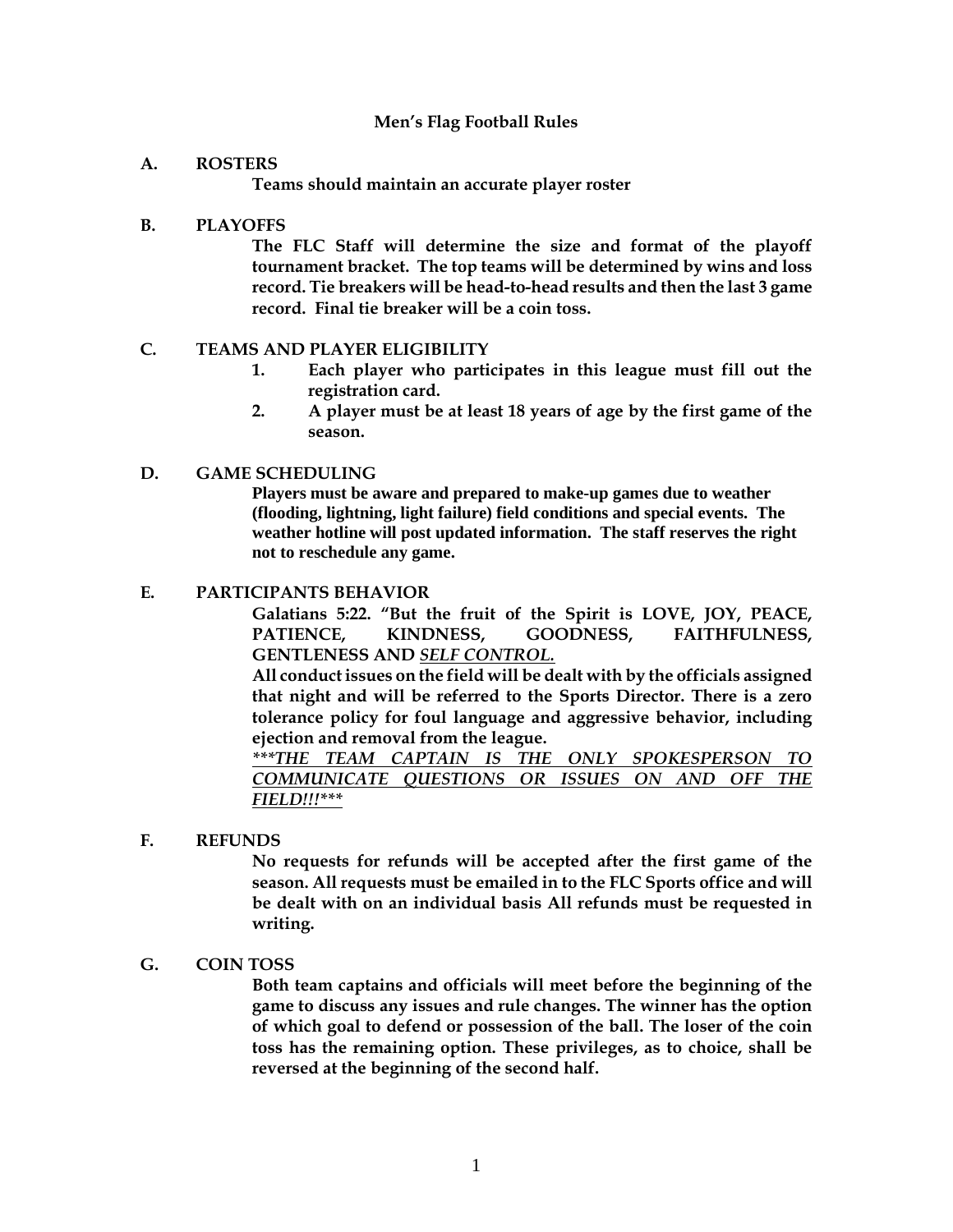## **H. BALL IN PLAY**

**The ball shall be put in play at the beginning of the game, beginning of the second half and after a score by placing the ball on the 20-yard line of the offensive team and play shall begin 1st down and "line to gain".**

#### **I. THE CUSH**

**The cush is the space between the between the end of the ball when in a normal resting position on its long axis while parallel to the sidelines and one yard beyond the line of scrimmage. This space extends from sideline to sideline and is established once the ball is marked ready for play.**

# **I. FIELDS**

**We have access to two flag football fields. The Big field and the Medium field.**

**The Medium field is 80 yards long and 33 yards wide. The Big field is 80 yards long and 53 yards wide.** 

- **1. Field of play is divided into 4 zones of 20 yards each.**
- **2. End zones will be 10 yards deep.**
- **3. Each end zone and 1st down markers are marked with orange cones.**

## **II. EQUIPMENT**

**a. Balls**

**Regulation football. Teams may provide their own footballs during their offensive sequences.** 

#### **b. Uniforms**

- **1. Each team may provide their own uniform as long as it does not include any hard or unyielding surface.**
- **2. Jerseys or t-shirts are recommended for uniforms. All shirts must be of the same shade and color.**
- **3. Uniforms must either be tucked in their shorts or under their flag belt. No article of clothing may cover any portion of a player's flag.**
- **4. Teams that do not have jerseys may use "pennies" (mesh jerseys) provided by the FLCdept.**
- **5. Shorts, sweat pants, wind pants, football pants (no padding) and Jeans are allowed. NO POCKETS, if player has pockets they will be allowed to tape them closed.**
- **6. JEWELRY IS NOT ALLOWED!!! (WATCHES, EARRINGS,BRACELETS OR NECKLACES)**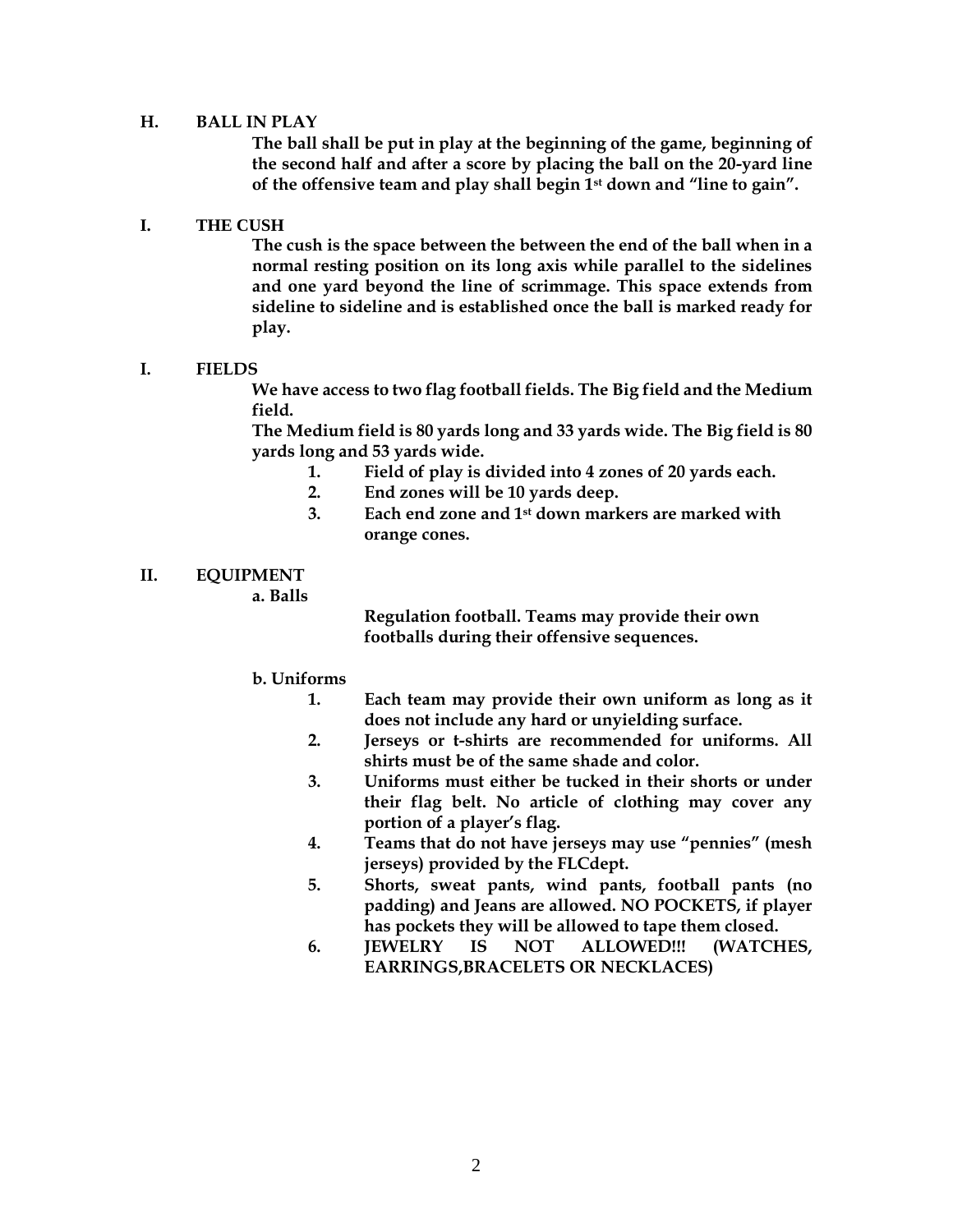**c. Shoes**

**SHOES MUST BE WORN AT ALL TIMES!!!**

**Baseball spikes, track spikes, removable cleats (that have steel or metal exposed tips) are prohibited. Officials have the final say on footwear.**

**d. Flags**

**The league provides all flags, no outside flags allowed. Flags colors are yellow and red.** 

- **1. The flags are to be a minimum of 12 inches long and 1 ½ inches wide.**
- **2. The flags have a ball and socket connection. No Velcro connections.**
- **3. Flag color may not be the same as teams shorts or pants.**
- **4. Flags must be worn snug with the excess belt portion to be tied so it may not be mistaken as a flag.**
- **5. No alteration of connection, securing or substitution of flags will be allowed.**
- **6. Each player must have two regulation flags at all times.**
- **7. Each player must secure his or her flags on each hip area.**
- **8. All eligible players must wear their flags at all times.**

## **III. LENGTH OF GAMES AND TIME OUTS**

**a. Periods**

**The game shall be played in two periods of 20 minutes each. With two minutes left in the period, the referee's will advise each team of the time factor by using a seven (7) play series. (Example: play 7,6,5 … 2,1, – half/game over)**

**b. Half Time**

**Five minutes maximum.** 

**c. Players & Forfeits** 

**A complete team consists of 8 players. A game may start with 6 roster players. You may pick up to 2 players from other teams to complete the team. New players may be added at any time to the team roster. The pick-up player(s) will not be allowed to play when a regular roster player shows up. Any team that does not have at least 6 roster players within 10 minutes into the hour must forfeit the game. Forfeited games will have use of the fields for the game slot.** 

**d. Time Outs**

**One time out per half. The team captain or the Q.B. must call the time-out. During an overtime situation; each team is allowed 1 time-out.**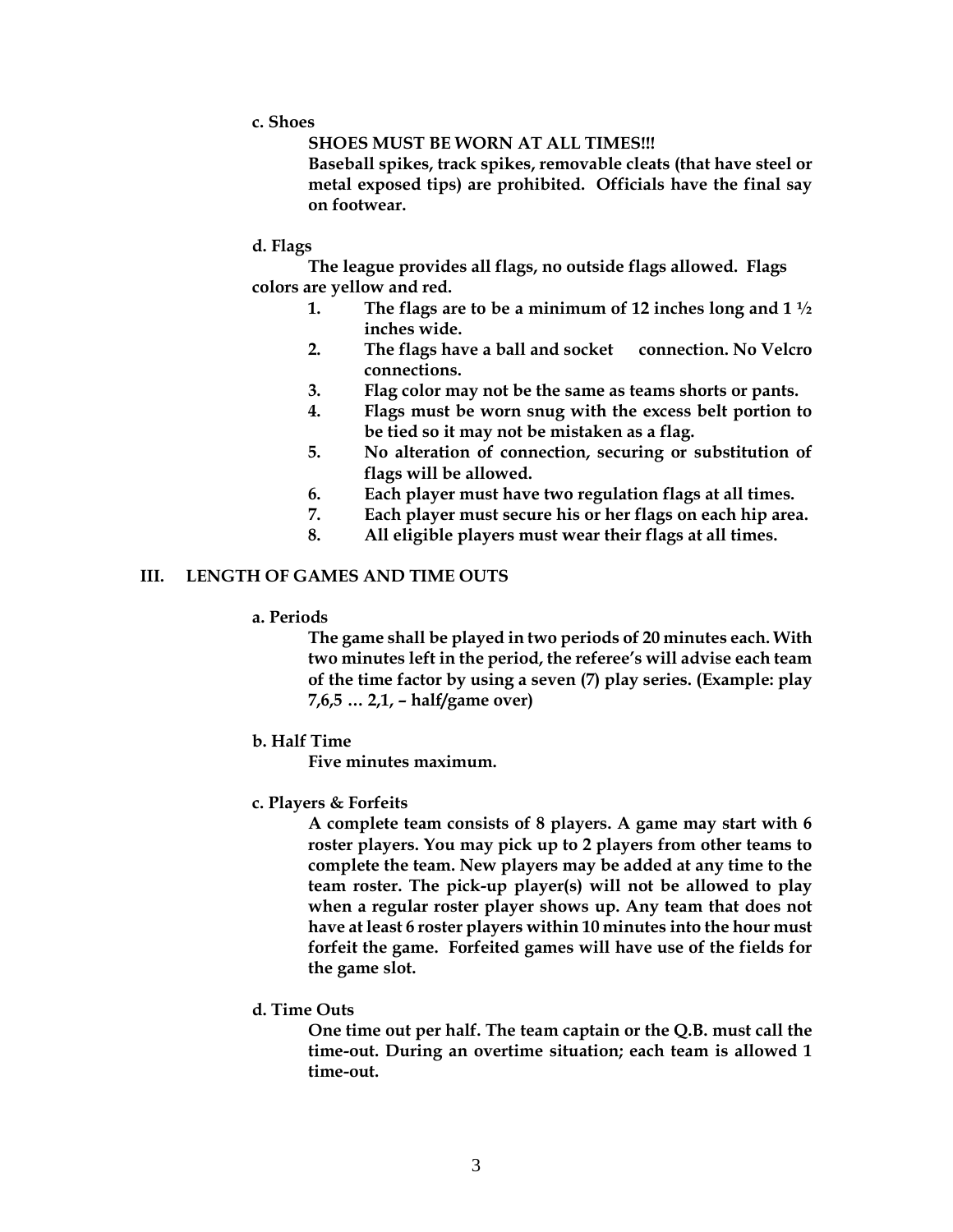#### **e. Injuries**

**The FLC Staff person on duty must be notified for all injuries. Ice will be available in most cases. For more serious injuries, the FLC Staff person will contact SBC Security for further attention. The nearest ER is Emerus at San Felipe & Voss.** 

#### **IV. SCORING**

#### **a. Touchdown**

**Six points. Hips in which flags are attached must be on or in advance of the goal line before any points can be awarded.**

## **b. Point After Touchdown**

**One point will be awarded if a team scores from the 3-yard line. Two points will be awarded if a team scores from the 7-yard line.**

#### **c. Safety**

**Two points.**

## **d. "17 POINT RULE"**

**If either team is 17 points ahead at the beginning of the "7 play Series" in the 2nd half, game will be over.**

## **e. Overtime**

- **1. A definite winner will be decided in overtime.**
- **2. The winner of a coin flip will decide who gets the ball first in each overtime. The winner has the option to be on offense or defense.**
- **3. In the first period of overtime both teams will have two plays starting from the 20-yard line.**
- **4. If there is a tie after period one play will be run by both teams in each period thereafter until a winner is determined.**
- **5. In the first period only a girl must be involved in one of the two plays.**

**The rule is waived in the following periods (co-ed only).**

- **6. Points accumulated through yardage gained per play (1 point per yard) and touchdowns (6 points). Lost yardage on a play counts as 0. A maximum point for two plays is 52.**
- **7. The second play in the first period begins where the first play ended or at the 20-yard line if a touchdown was scored.**
- **8. Interceptions will be returned to the offensive team resulting in a loss of down.**
- **9. There will be no extra points in overtime.**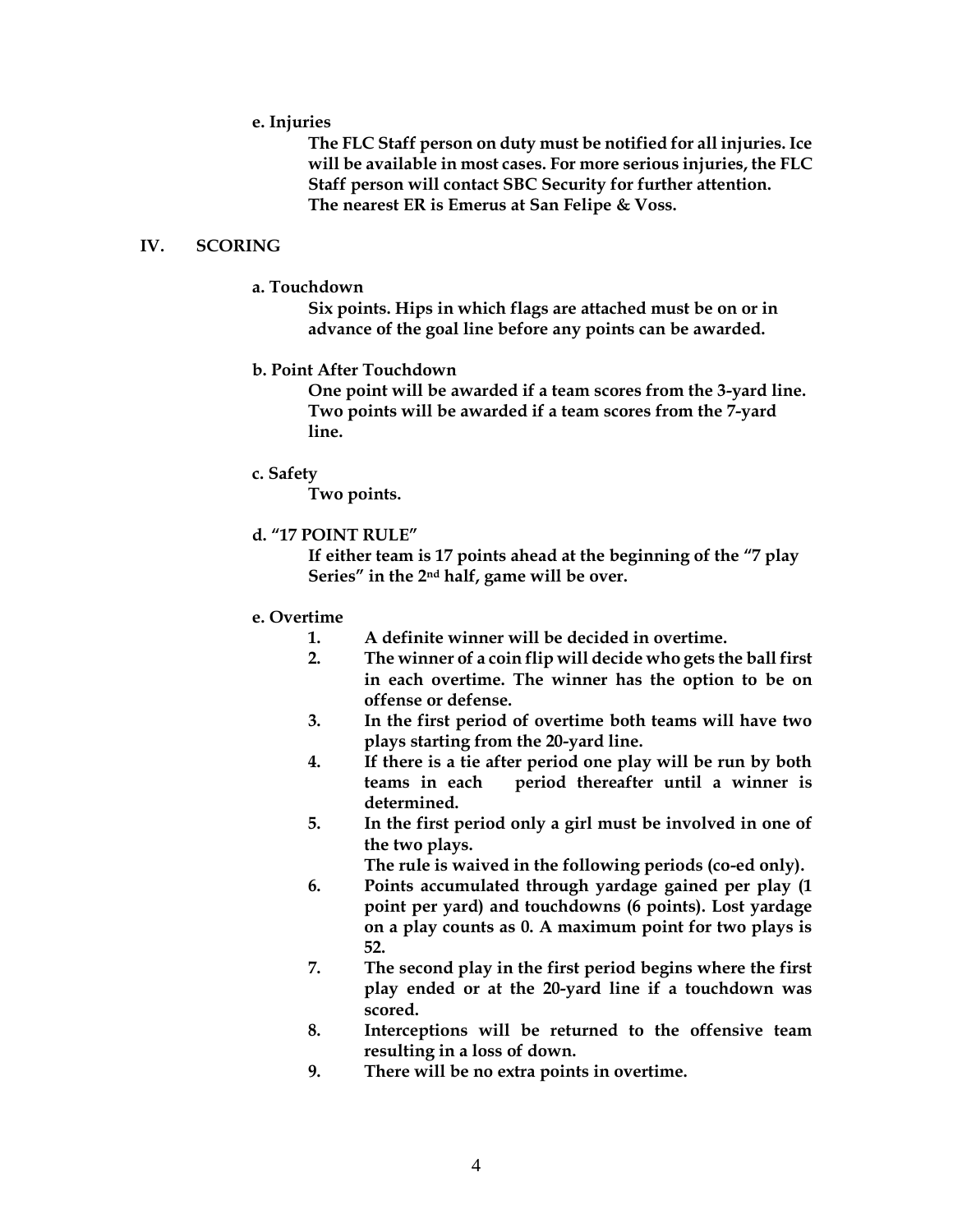**10. There will be one timeout one minute in length in overtime per team.**

# **V. PLAYERS AND SUBSTITUTIONS**

## **A. Players**

**Eight players are allowed at a time on the field. Everybody is eligible to receive the ball. A team may field no less than 6 roster players to start a game. (See - III. Length of Games and Time Outs / Forfeits for more details)** 

## **B. Substitutions**

**No oncoming substitute shall be on the field of play when the ball is in play. "Sleepers" or substitutions will not be allowed on any play. No Player may line up closer than five yards from the sideline, unless he/she came out of the huddle or the time and place of the last snap before discovery if the illegal ball has been used for at least one play. The center may carry the football to the huddle with him. In wet conditions the officials may allow centers to make a snap without grounding the ball.**

## **C. Team Roster**

**It is recommended that rosters remain at a reasonable size (12- 14) to ensure enough participants and adequate playing time. Teams must be receptive to additions to their team by the FLC Sports Department. Outside advertising brings in free agents who desire to play in our league. This helps in achieving the league mission statement in reaching those outside the church for Christ.**

## **VI. OBJECTIVES**

## **a. Huddle**

**After the official marks the ball "ready to play" offense will have 25 seconds to put the ball in play or else be penalized 5 yards for delay of game. It is not necessary for a team to huddle before plays. Audible or predetermined plays may be used without huddling.**

## **b. Motion**

**Only one player is allowed in motion at one time and his/her movements must be parallel or away from the line scrimmage (L.O.S) and must be continuous.**

**c. Encroachment (OFFSIDE)**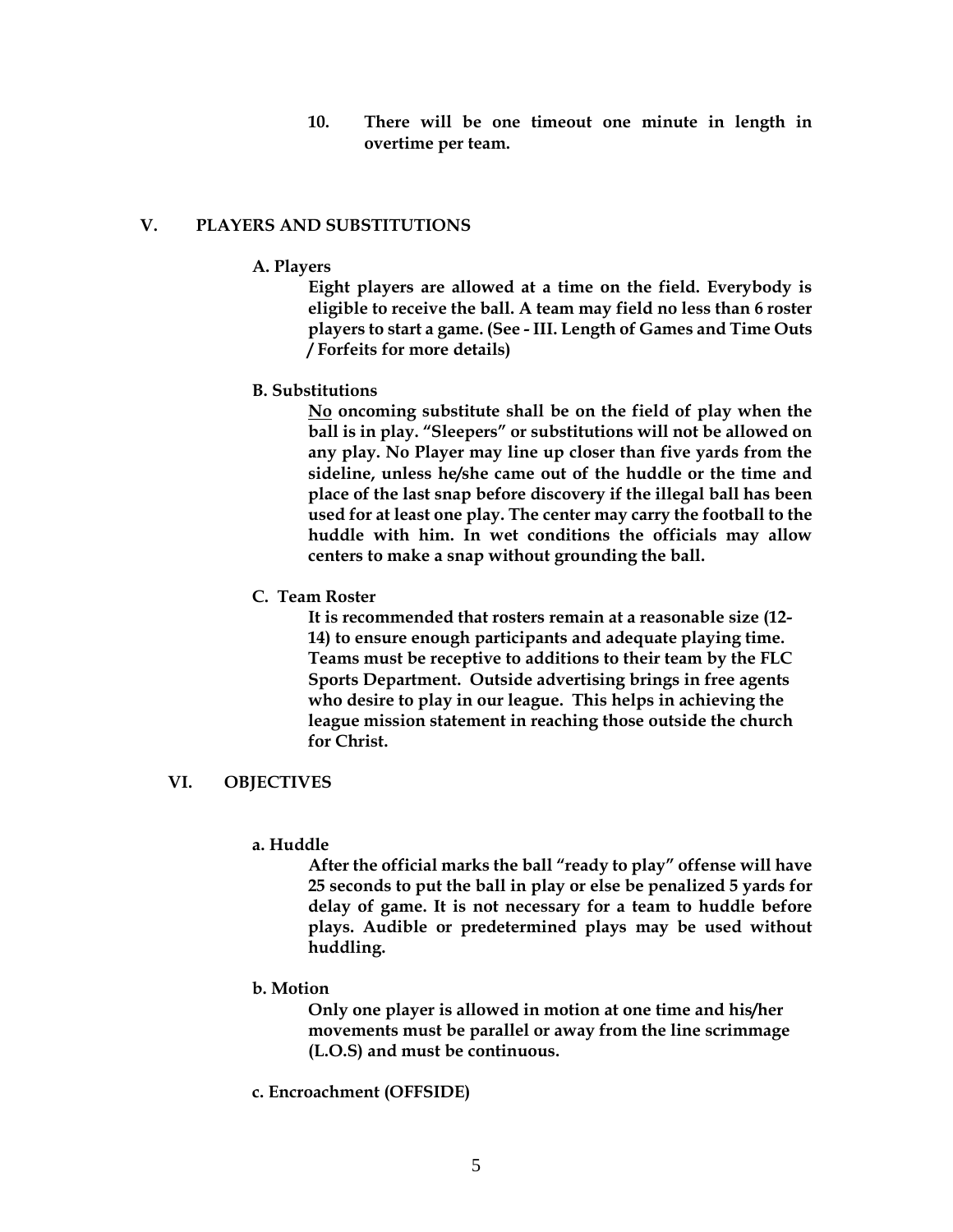**Off sides shall be called for encroachment (passing over the plane of the line of scrimmage by either the offense or the defense before the ball is snapped). A false movement of the football by the center shall constitute offensive encroachment. Encroachment is a dead ball foul. The play shall immediately**  *whistled* **dead before play begins and 5 yards will be marked off against the encroachment team. Team not at fault may decline penalty. See special not in Penalty Chart on defensive encroachment.** 

#### **d. First Down**

**Four down shall be allowed in which to advance the football into the next zone. The zone shall be considered reached when the forward part of the ball is in it's position when declared dead on the field of play, touches or is advanced farther than the line marking the next zone or in this case the "line-to-gain". The "lineto-gain" refers to the next zone line the offense must advance the football to or passed in order to gain a 1st down. If after four consecutive downs, a team has failed to advance the ball into the next zone, possession shall go to the defense at that spot.**

#### **e. Stances**

**Any stance is permitted.**

**f. Line Play**

**Any member of players may be on the offensive or defensive line of scrimmage at the moment the ball is snapped.**

**h. Screening/Rushing**

**The area within Flag Football that can cause the most problems, with regard to officiating, Injury, fighting, arguing and excessive contact is the area of protecting the quarterback (screening or blocking). This is the primary area that must be controlled and the rules governing this area must be clear both the offense, the defense and the officials.**

**Only screen blocking is permitted. "Screen blocking" is defined as obstructing the rusher's path to the quarterback or ball carrier. It is permitted only behind the L.O.S. The screener's motion may be parallel to or away from the L.O.S. The screener may not move towards the L.O.S. The screening is accomplished by quickness and agility. Never by force, hooking with knees, elbow shoulders, hips or head is prohibited. The screener must have his/her hands locked behind his back. The hands must be in the back of his body.** 

**Although this method of screening cuts down on excessive contact by the screener, it nevertheless places the screener in a**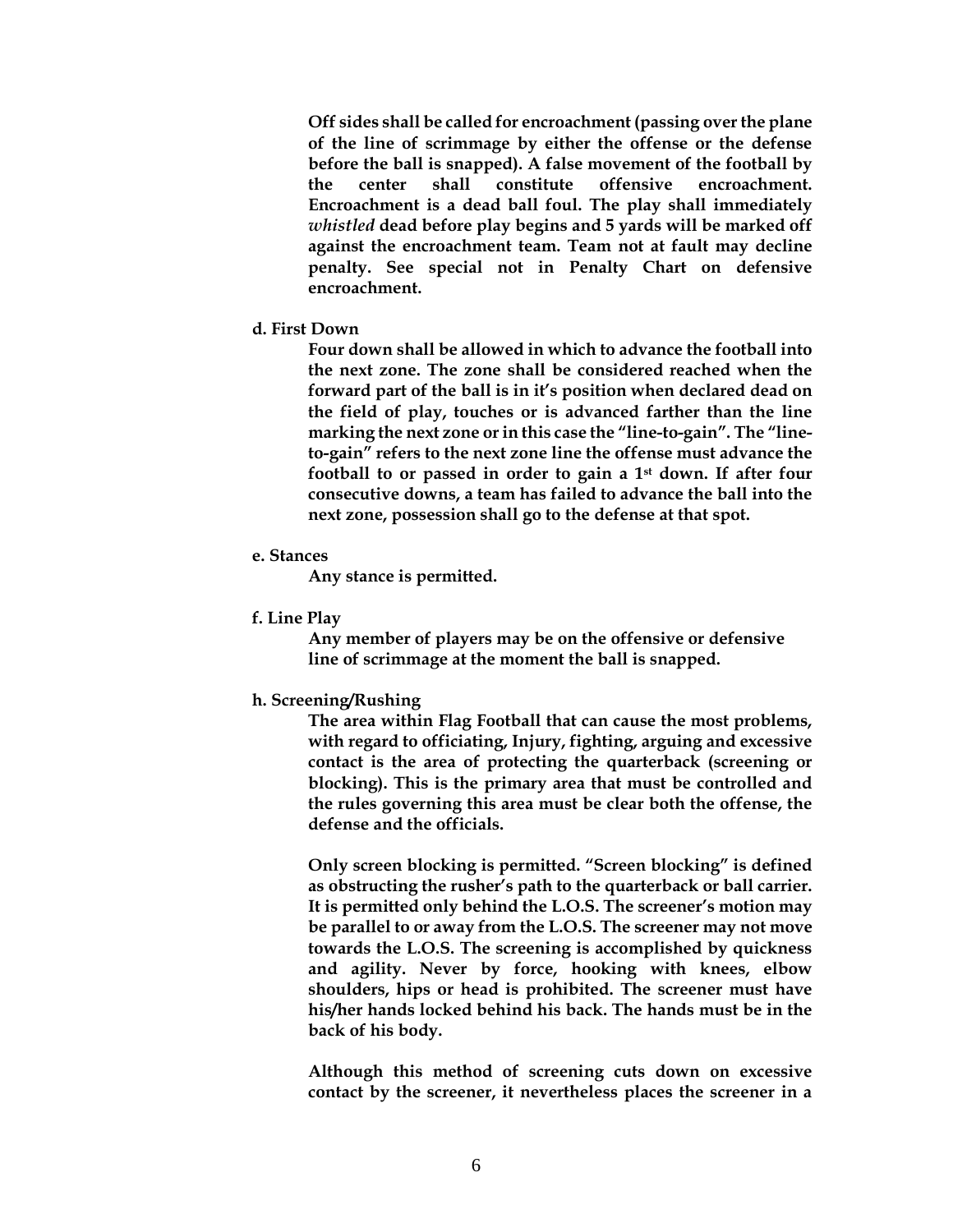**very vulnerable position; therefore, the MAIN RESPONSIBILITY OF AVOIDING CONTACT RESTS WITH THE RUSHER. The rusher MAY NOT RUN OVER THE SCREENER. The rusher may not pull the screener toward him or push the screener away from him. He may, however, play off the screener sideways once he gets to the side of him but only with enough force to elude him and not enough force to push him. A**  *penalty* **will be automatically called if the rusher even touches the screeners**

**Head as long as the screener is screening upright. No downfield screening is permitted. "Pick plays" by receivers on defensive backs or linebackers are illegal if set by receiver within 5 yards of defender (a form of down screening) A screener may not leave his feet to screen. WE ASK THAT BOTH THE SCREENER AND THE RUSHER STRIVE FOR NON-CONTACT IN THIS AREA. Screener may not drive into rusher.**

**If the rusher** *touches the* **quarterback's head in his attempt to block the pass, penalty will be called. Roughing the passer will be called when the rusher, while attempting to deflag the quarterback or block the pass, lets his momentum carry him into the passer. Defensive players may not have any contact with the passer while he is passing. The defensive team may rush as many players as it chooses.**

**DOWNFIELD SCREENING is the act of offensive players moving along with the ball carrier in a manner that effectively "screens off" defenders from deflagging the ball carrier. This is and illegal act. Officials are instructed to call this violation when all of the following conditions are met:** 

> **1) Screener is moving in the area of the ball carrier, 2) a defender comes within two yards of the moving screener and 3) in the judgment of the official the defender had a reasonable chance to deflag the ball carrier. Penalty of 10 yards POI, loss of down.**

**COMMENT: To avoid the penalty screeners should come to a stop before defenders penetrate the two-yard zone.**

#### **i. Lateral**

**A lateral will be any passes thrown overhand or underhand away from the direction of advancement of team in possession. A passer may not ever be his own receiver. Push passes are allowed.**

**j. Receiving**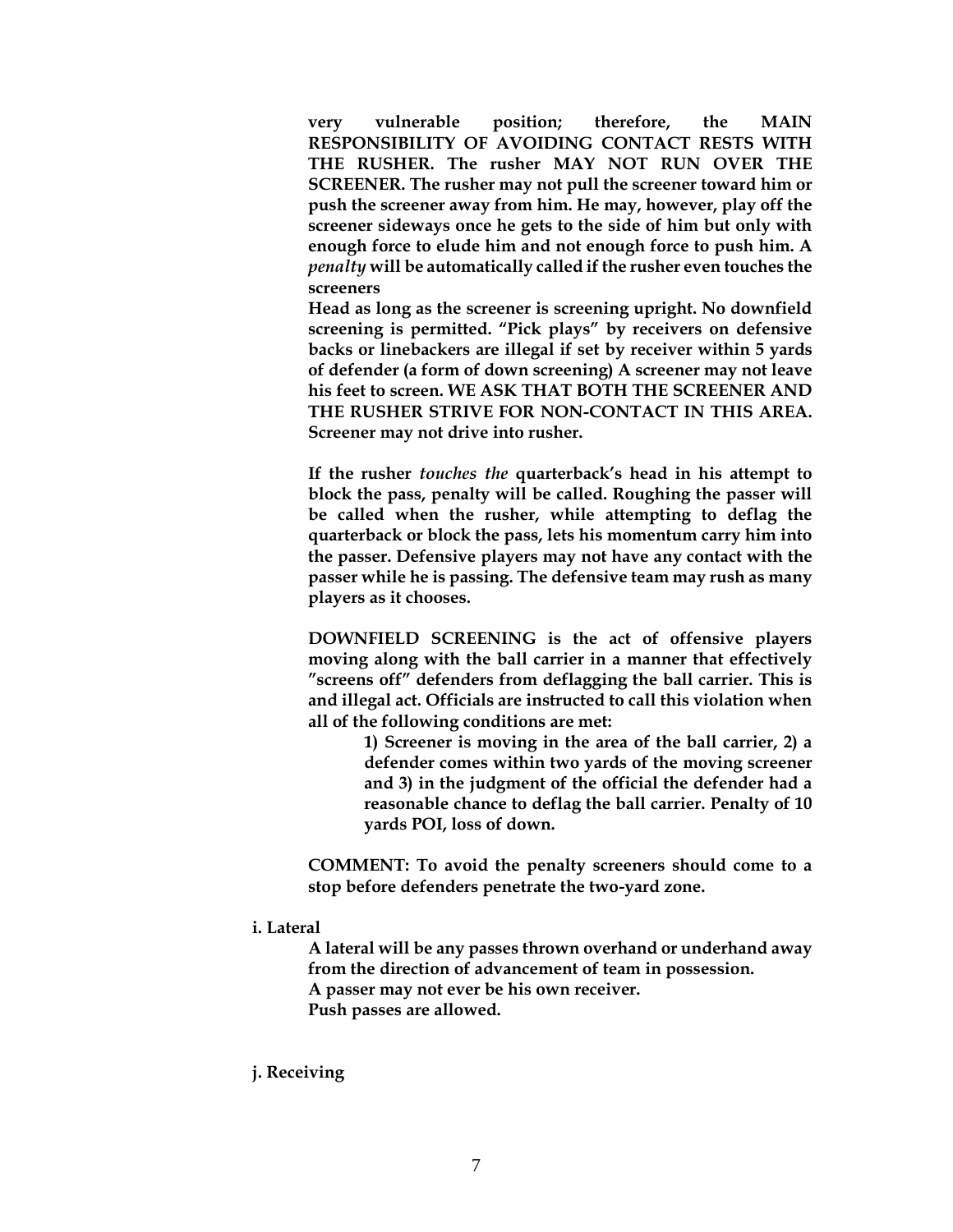**All players or both teams are eligible pass receivers. Each player is eligible, even if he/she steps out of bounds or out of the end zone, as long as he catches the ball in bounds or comes down in bounds or out of the end zone, as long as he catches the ball in bounds or comes down with at least one foot. If a receiver comes down with one foot in bounds and one foot out of bounds simultaneously, the pass shall be incomplete.**

**The lines marking the sidelines and the extreme end of the end zones shall be considered out of bounds if stepped on to any degree. Two or more offensive receivers may touch a pass in succession, resulting in a completion.**

**After a pass is thrown, it is too much to expect of the officials to keep track of exactly who touched the ball and what order, if receivers and defenders are battling for possession.**

**Therefore, the only things that will be judged will be did pass interference occur, who caught the ball and was the receiver in bounds with at least one foot at the moment if possession. A double reception always goes to the offense.**

**Intentional wide detours out of bounds will not permitted by the receiver. Such an infraction will make the receiver ineligible. First infraction by a team will be warning only. Second infraction will be 10 yards for sportsmanlike conduct. Rule complete pass in the first case. Repeat offense will be 10 yards, LOS, LOD.**

**k. Pass Interference** 

**Rules shall apply to any pass made from behind the LOS, whether it is a forward pass or a lateral pass and applies to both offense and defensive players. Pass interference is the 2nd most critical area of penalty. After the pass is in the air, neither the pass receiver nor defender may touch the other until one of them touches the ball, or else offensive or defensive pass interference may be called. If contact occurs** *after* **one of them catches the ball and the other "strips" or** *attempts* **to "strip" the ball from his hands. Stripping may occur in two forms: a)** *Receiver stripping* **or attempting to rake the ball from the grasp of a receiver after he has caught the ball out before he has brought the ball into a possessive position, in which case, receiver stripping, a form of pass interference, will be called or b)** *Runner stripping* **which occurs when a defender attempts to strip or rake the ball from the grasp of a player who has the ball in a possessive position, in which case, runner stripping, a form of illegal deflagging, will be called. If an offensive player has established possession of a football, the defensive man must go for the flag and not the ball, another needless source of contact.**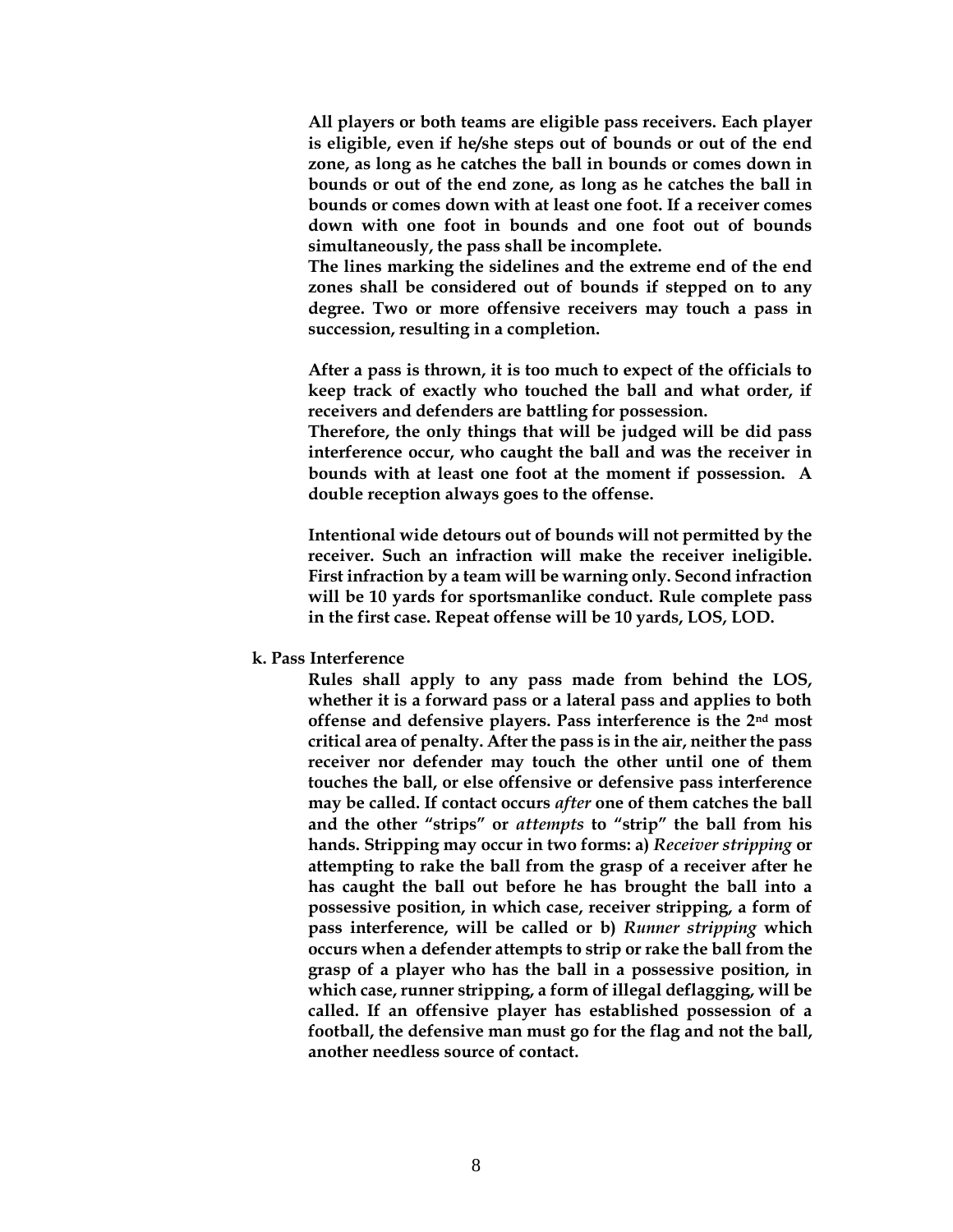**Any contact that occurs after the pass is touched (excluding receiver stripping) and either complete or incomplete, must be judged by the officials, as either non-intentional contact caused by both players "playing ball" or intentional or avoidable contact which shall be penalized. Penalty will be 10 yards and if judged to be flagrant or excessive, the penalized player may be moved from the game and penalty will be 15 yards.**

**All pass interference plays, offensive and defensive, whether they occur during the "Regulation Play Period", "7 play rule period", or the "P.A.T." will be captain's choice penalties. If the captain refuses, the play will stand as completed, loss of down and loss of play number, if in "7 Play Rule Period" or Tie Breaker Period".**

**All offensive pass interference plays, whether they occur during the "regulation play period", "7 Play Rule Record", or "P.A.T.", which are accepted by the defensive captain, shall be marked 10 yards from the P.O.I. or L.O.S., whichever hurts the infracting team the most. Loss of down will apply, during the 7 play rule period, play number will be the same P.A.T. try will be run again.**

**Defensive pass interference plays which occurs on the playing field during the "regulation play period", 7 play rule period", "tie breaker period" and are accepted shall be marked10 yards from P.O.I. or L.O.S., whichever hurts the infracting team the most, 1st down will be awarded except in the tie breaker and the play number will be run again.**

**Defensive pass interference which occurs in the playing field during "P.A.T." try periods and accepted, ball will be placed on the one yard line – P.A.T. try will be run again plus one free P.A.T. try will be awarded, if needed.**

**Defensive pass interference that occurs in the end zone during "regulation play period" and accepted, the ball will be placed on the one-yard line and the same play will be run again plus one free down will be awarded, if needed, to score. If offense does not need this free down to score, it is voided; this is to of a tiebreaker will b e awarded one point.**

**Screening a receiver's eyes by a defender without playing the football is a pass interference and shall be penalized as such.**

**Bump and Run or checking an offensive receiver during a passing play will be a 10-yard penalty.**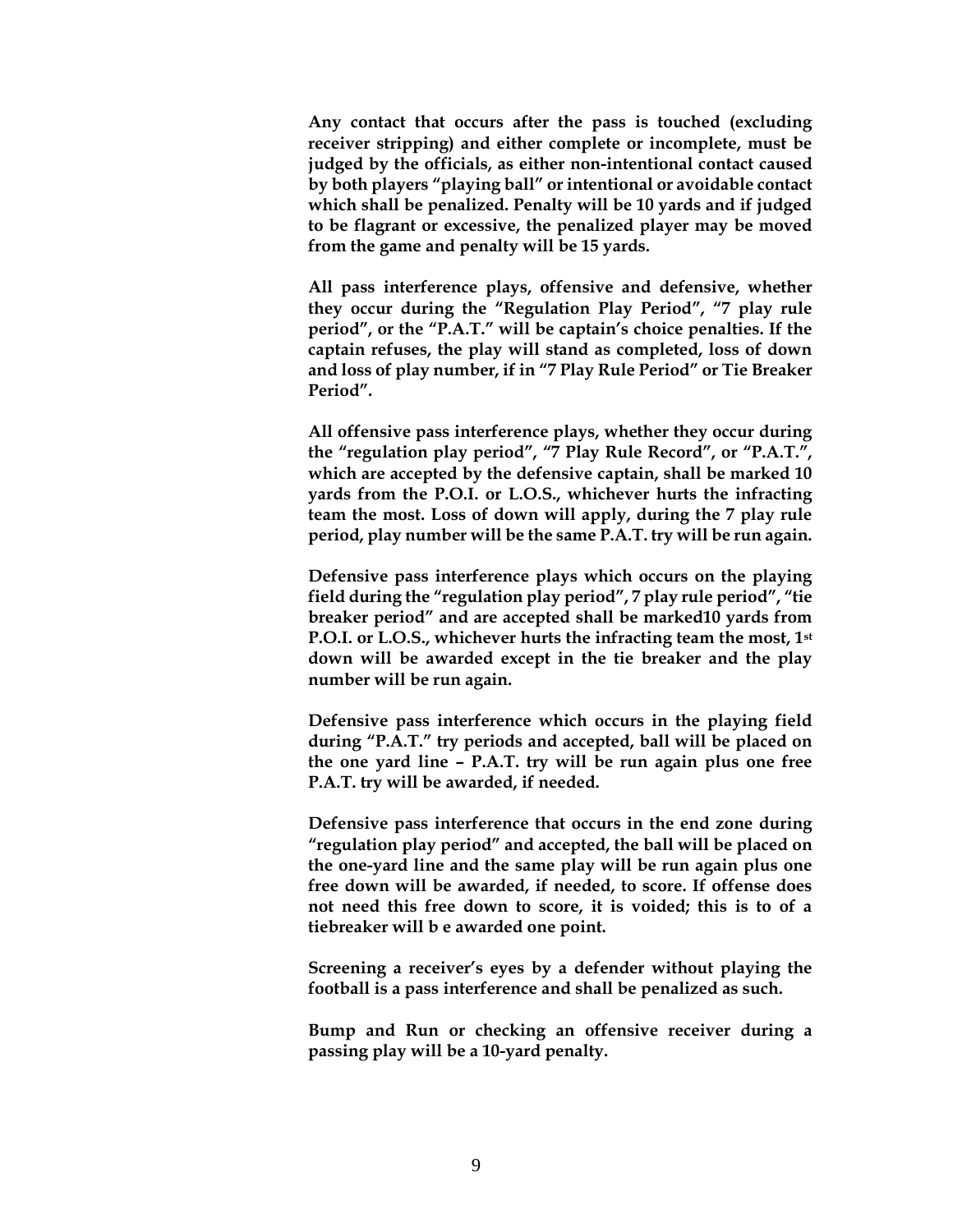#### **l. Deflagging**

**A ball carrier is downed and the ball is dead when either flag is detached from his belt or when the ball or either knee touches the ground. A defensive player may leave his feet to pull the offensive player's flag, but may not make contact while doing so. When a defensive player pulls the ball carrier's flag, he must stop and hold it above his head. This shall be considered good sportsmanship if complied with, but no penalty will result if deflagger fails to perform this request. Tackling is grasping or encircling the body of the ball carrier with a hand or arm, this impeding this progress. Penalty is 10 yards and if in the opinion of the referee or official, the act prevented a score, the ball will be placed on the offender's one-yard line, 1st down, goal to gain. The offender will be disqualified if the act was flagrant enough to cause injury, whether injury occurred or not. Grabbing the ball carrier's clothing to the point of impeding his progress shall be penalized 10 yards. If the action is judged to have prevented a score, the ball will be placed on the one-yard line, goal to gain. If the defensive player reaches across the body of a ball carrier to pull his flag and contact is made. The responsibility of the contact lies with the defensive player. Defense may pull receivers flags as soon as the ball is touched. If the receiver juggles the ball and the ball and subsequently completes the catch – mark dead at deflagged spot.**

**Prematurely or removed an opponent's flag with the obvious intent of making the offensive player ineligible to become a ball carrier – 10 yard penalty. Captain's choice: (1) tack 10 yards on to the play – loss if down; or (2) 10 yards-L.O.S. down whichever hurts most.**

**RUNNER STRIPPING is a form of illegal deflagging. If the quarterback's arm was in forward motion when his flag was pulled, the pass is allowable. The ball carrier shall not protect his flags by blocking with hands, arm or head the opportunity of an opponent to pull or remove his flags. This is a 10-yard penalty. If the passer is legally deflagging as he is passing the football and later in that plays receivers the ball back, he/she shall be dead at that point and offense will have the option of taking the ball at that point or running the play over. If he/she was illegally deflagged, that penalty should be called.**

#### **m. Ball**

**The responsibility of avoiding contact rests with ball carrier. He must show the official he** *made* **an effort to avoid contact. The ball carrier will not deliberately run or drive into a defensive player. The "stiff arm" is illegal. The ball carrier shall not protect his flags by blocking with his hand, arm, or head. The opportunity**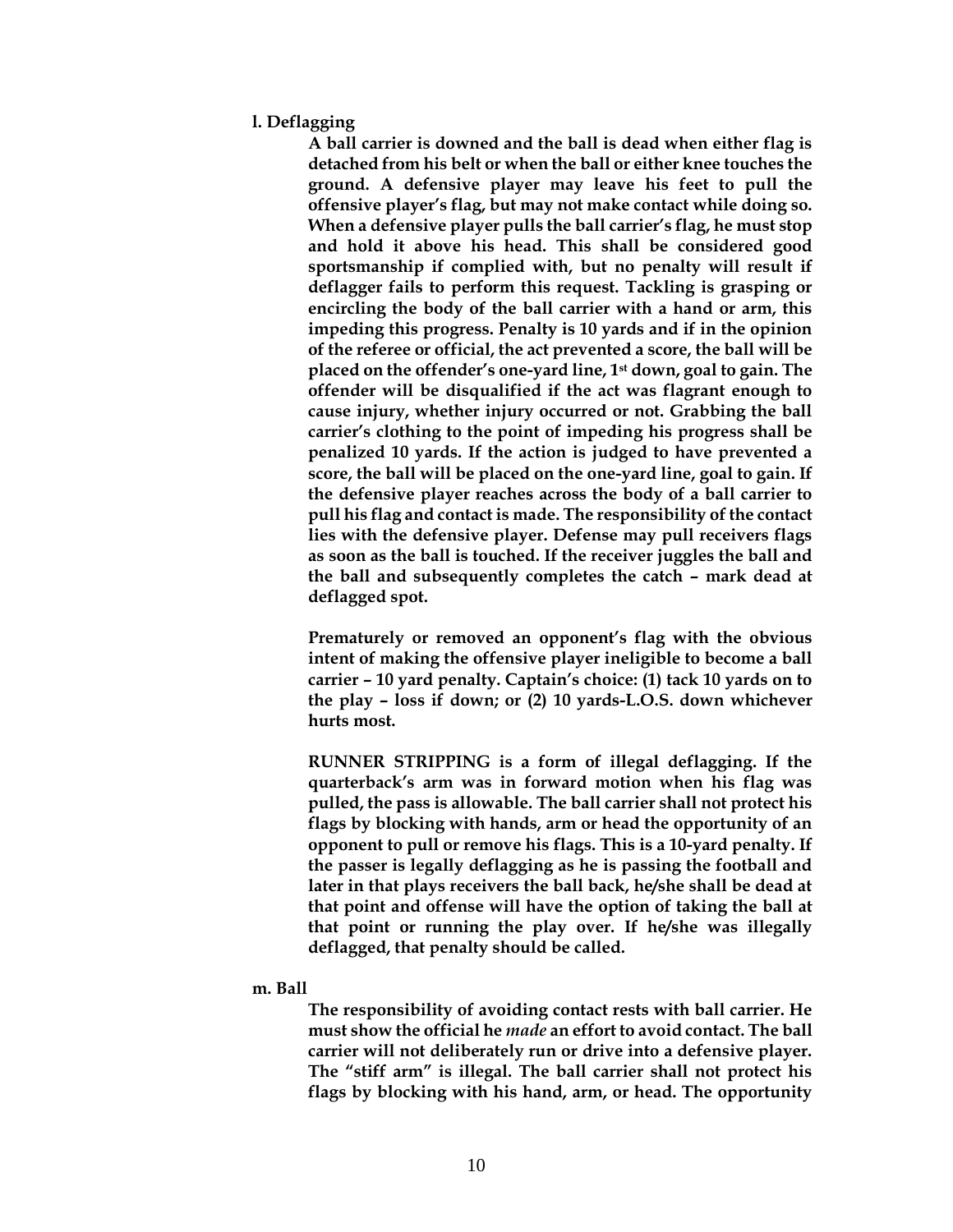**of an opponent to pull or remove his flags, 10 yard penalty. A ball carrier may spin or jump, but must realize that while spinning or jumping he/she is in a "state of non-control" and should contact occur as a result of his uncontrolled momentum, he/she will be penalized 10 yards at POI plus loss of down.**

#### **n. Fumble**

**When a backward pass or fumble hits the grounds between the goal line, it becomes dead and belongs to the team last in possession at the spot where it hits the ground or at the in-bounds line opposite the spot where it left the field of play. Forward, offensive fumbles which cross and hit beyond the next line-togain will result in the ball being marked dead at the point from**  *which it was fumbled***, loss of down. When the ball is fumbled into or out of the opposing team's end zone by the offensive team, which is going toward the goal line, but has not broken the plane of the goal in their possession, it will be ruled a touchback. The opposing team gains possession on their 20-yard line, 1st down, next to gain.**

#### **o. Center Snap**

**A center snap may touch the ground before it gets to the quarterback fields it clearly off a bounce or from the ground. However, if the quarterback muffs the ball to the ground, it is dead where it first touches the ground. A center snap** *must* **be made between the center's legs. A false movement of the football by the center after he is set shall constitute encroachment.**

#### **p. The Punt**

**If the punt is to be made, the offense must announce it to the official before the ball can be declared ready for play. Offense must declare within 10 seconds after asked by the official on 4th down play. Penalty will be delay of game. After the offense declares, the official will mark the ball ready for play whereupon the offense will have 15 seconds to punt the ball. When the offense declares the punt, it becomes a** *guaranteed punt***. Punter may take the snap from the center by any method. The ball will not be dead if it touches the ground before the punt is made and neither team may cross the LOS until the punt is made. The offense may have any number of players that it chooses, on the LOS. The punt returning team must have five players on the LOS and must remain in that zone until the punt returned enters that zone at which time they provide stationary screens or maneuver for a lateral. The receiving team's linemen may attempt to** *block* **the punt by jumping.**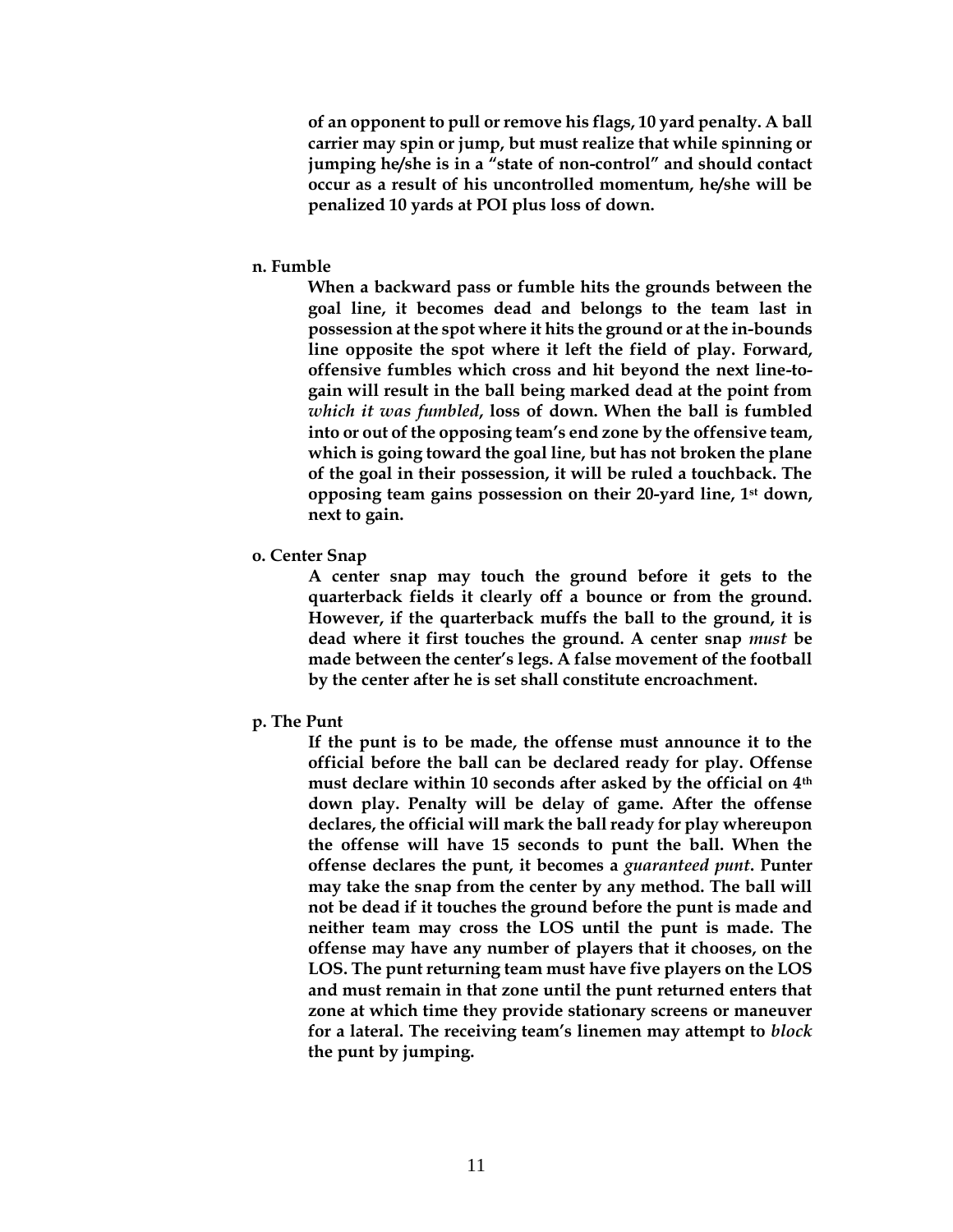**ENCROACHMENT – if the punt is legally blocked and touches the ground, it is dead where it touches the ground, and punt returning team gains possession at that point. If the punt is legally blocked and touches a member of the punting team or the receiving team while still in the air, it becomes dead at the point it touches them and the punt returning team gains possession at that point If the punt hits a member of the punting team which has not crossed the LOS it dead at that spot. Any member of the punting team may down the punt if it is beyond the LOS, as long as the punt touches the ground directly beneath the point the punting team first touches it. The punt receiving team must be given an opportunity to field the punt in the air; therefore, there will be a 10-yard penalty if a member of the punting team touches a punt in the air that is beyond the line of scrimmage. Penalty will be marked from the point that the punt is illegally touched.**

**The punt returning team may have three punt returners in deep positions of their choosing. The two punt returners not carrying the ball** *may* **not be** *moving* **screens, they may however, run forward and provide stationary screens or be maneuvering for laterals.**

**When a punt touches a player on the receiving team who is in bounds and rebounds into the air, all players become eligible to intercept and advance the ball before it touches the ground. This rule applies even if the punt hits the ground before first touching the receiving team's player. The punt receiving team may field a punt in the air off a bounce or directly off the ground, if fielding clearly. If a punt is left unattended, it becomes dead where it rolls still.**

**PUNTS FALLING IN THE END ZONE – If muffed by the receiving team before possession and it hits in or out of the end zone, the ball will come out to the 20-yard line, 1st down, next "line-to-gain" for the receiving team. If the ball is touched in the air or in the ground by the punting team, the ball will come out to the 20-yard line, 1st down, "line-to-gain". If a punt receiver who gains possession of a punted ball in the end zone is deflagged in the end zone, whether he was attempting to run or not, the ball will be brought out to the 20 yard line, 1st down, "line-to-gain". If he remains in the end zone five seconds after fielding the punt, the ball will be brought to the 20-yard line. If a defensive penalty occurs after the offense declares they will punt, the offense may reconsider, due to the change in field position. No quick kicks are allowed (10 yard penalty). A muffed lateral in the end zone shall be a safety penalty.**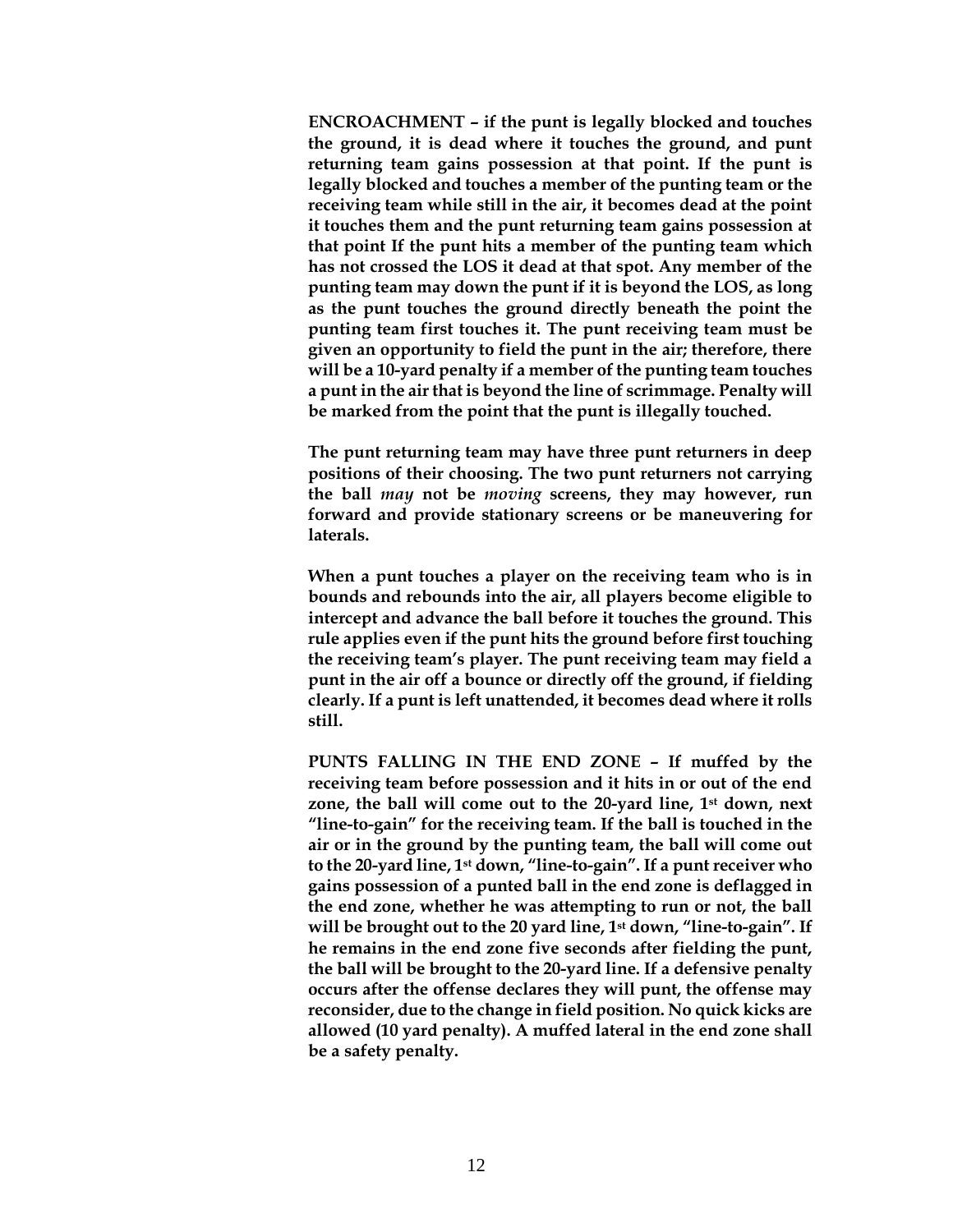## **q. Scoring**

**TOUCHDOWN– 6 points, P.A.T. – Scoring from 3 yard line, 1 point Scoring from 7 yard line, 2 points SAFETY – 2 points**

# **r. Penalties**

**After a penalty is called only the** *team captain* **of the penalized team may discuss it with the officials. The official making the call is to give the description of the infraction to the player(s) involved, to the captain of the penalized team, without discussion. The captain's first choice shall be final. Whenever, in the judgment of any game official, the following acts are deliberate or flagrant, the player or players involved shall be suspended from the game:**

- **a. Using fists, kicking, or kneeing**
- **b. Illegal use of hands, forearms, or elbows**
- **c. Tackling**
- **d. Any other deliberate or flagrant act which could cause injury**
- **e. Any act of unsportsmanlike conduct**
- **f. Abusive, profane, or insulting conduct**
- **g. Any act of unfair play**
- **h. Harassment of the officials**

**Penalties, which would otherwise be marked off past the goal line, shall be placed "half the distance" to the goal line.**

## **s. Begging a Call**

**During a play, if a possible** *infraction* **occurs and the players or coaches from either team, either on the field or on the sidelines, begs a call a penalty of five yards will be tacked on. Also if the opposing team begins to yell "begging a call", that team can be penalized five yards also. Penalties will be added to the end of the play.**

# **t. Offsetting Penalties**

**Other than unsportsmanlike conduct penalties, the downs are replayed if there is no possession change, if there is a possession change and the team receiving the ball fouled prior to possession, and if there is a change of possession and the team receiving the ball** 

**accepts the penalty for its opponents foul. If each foul during a down in which there is a change of team possession, the team last gaining possession may retain the ball, providing its foul was not prior to the final change of possession and it declined that penalty for its opponent's foul.**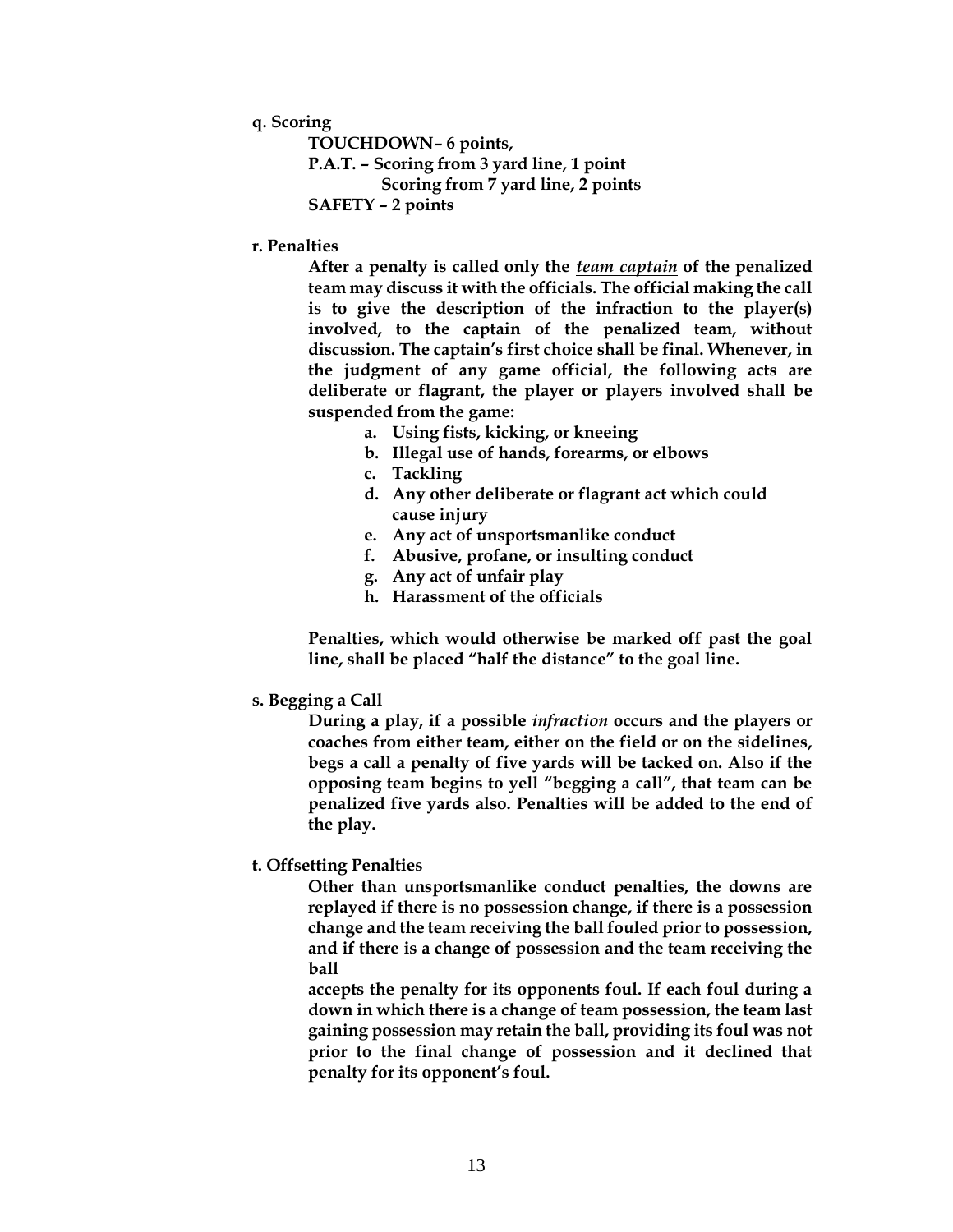**u. Motion**

**Only 1 player can be in motion at the snap and his or her movement must be parallel or away from the L.O.S. and must be continuous.**

#### **VIII. PENALTY RULES (back few pages)**

**If there is any difference in penalties between the Rules of Playing Specifications and the Penalty Chart, the Penalty Chart will be considered** *official.*

**ALL PENALTIES SHALL BE MARKED FIVE OR TEN YARDS, UNLESS IN THE OPINION OF THE OFFICIALS, THEY ARE FLAGRANT OR EXCESSIVE CONTACT, IN WHICH CASE THEY WILL BE MARKED 15 YARDS.**

**IN ORDER TO ESTABLISH A SIMPLE PHILOSOPHY IN ASSESSING PENALTIES THESE** *GENERAL RULES HOLD TRUE* **WITH ONLY A FEW EXCEPTIONS:**

- **All refused penalties – ball stays where advanced with loss of down.**
- **All accepted penalties – penalty is marked from the L.O.S. OR P.O.I***., whichever hurts the infracting team the most* **and the down is replayed.**
- **Dead ball fouls are** *not* **captain's choice penalties and will be marked from the L.O.S. and no loss of down.**

**SPECIAL: "Little-To-Lose Penalties" – Penalties which would otherwise be marked off past the goal line shall be placed on the one-yard line.**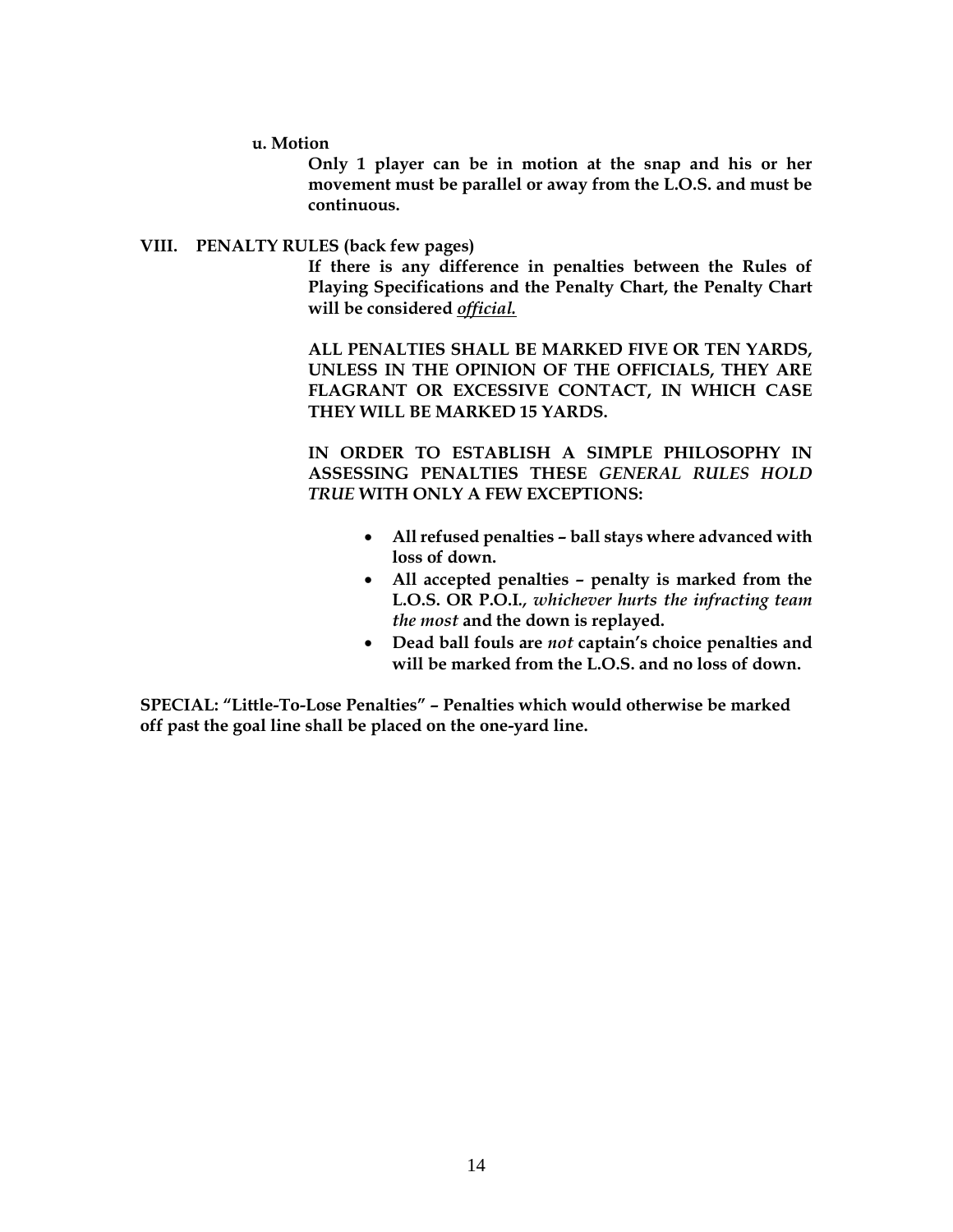|                                        |                 | <b>MARKED</b> | <b>CAPTAINS</b> | <b>LOSS OF</b><br><b>DOWN</b>                               |
|----------------------------------------|-----------------|---------------|-----------------|-------------------------------------------------------------|
| <b>OFFENSIVE</b><br><b>INFRACTIONS</b> | <b>PENALTY</b>  | <b>FROM</b>   | <b>CHOICE</b>   | <b>IF ACCEPTED</b>                                          |
| <b>Illegal Rushing</b>                 | 10              | LOS/POI       | <b>YES</b>      | <b>NO</b>                                                   |
| Bump and Run                           | 10              | LOS/POI       | <b>YES</b>      | <b>NO</b>                                                   |
| <b>Contact with Passer</b>             | 10              | LOS/POI       | <b>YES</b>      | <b>NO</b>                                                   |
| Illegal Deflagging                     | 10              | LOS/POI       | <b>YES</b>      | <b>YES</b>                                                  |
| Tackling                               | 10              | LOS/POI       | <b>YES</b>      | <b>NO</b>                                                   |
| <b>Impeding Ball Carrier</b>           | 10              | LOS/POI       | <b>YES</b>      | <b>YES</b>                                                  |
| <b>Faking Deflagging</b>               | 10              | LOS/POI       | <b>YES</b>      |                                                             |
| <b>Pushing Ball Carrier</b>            | 10              | LOS/POI       | <b>YES</b>      | <b>NO</b>                                                   |
| <b>Stripping Receiver</b>              | 10              |               |                 |                                                             |
| <b>Stripping Ball Carrier</b>          | 10              | LOS/POI       | <b>YES</b>      | <b>NO</b>                                                   |
| <b>Punt Return Screening</b>           | 10              | LOS/POI       | <b>YES</b>      | YES, if from<br>POI<br>NO, If from<br>LOS                   |
| Impeding T.D.                          | 1st down on one |               | <b>YES</b>      |                                                             |
| Early deflag                           | yard line<br>10 | LOS/POI       | <b>YES</b>      | YES, If from<br>POI                                         |
|                                        |                 |               |                 | NO, If from<br><b>LOS</b><br>YES, if from<br>End<br>of Play |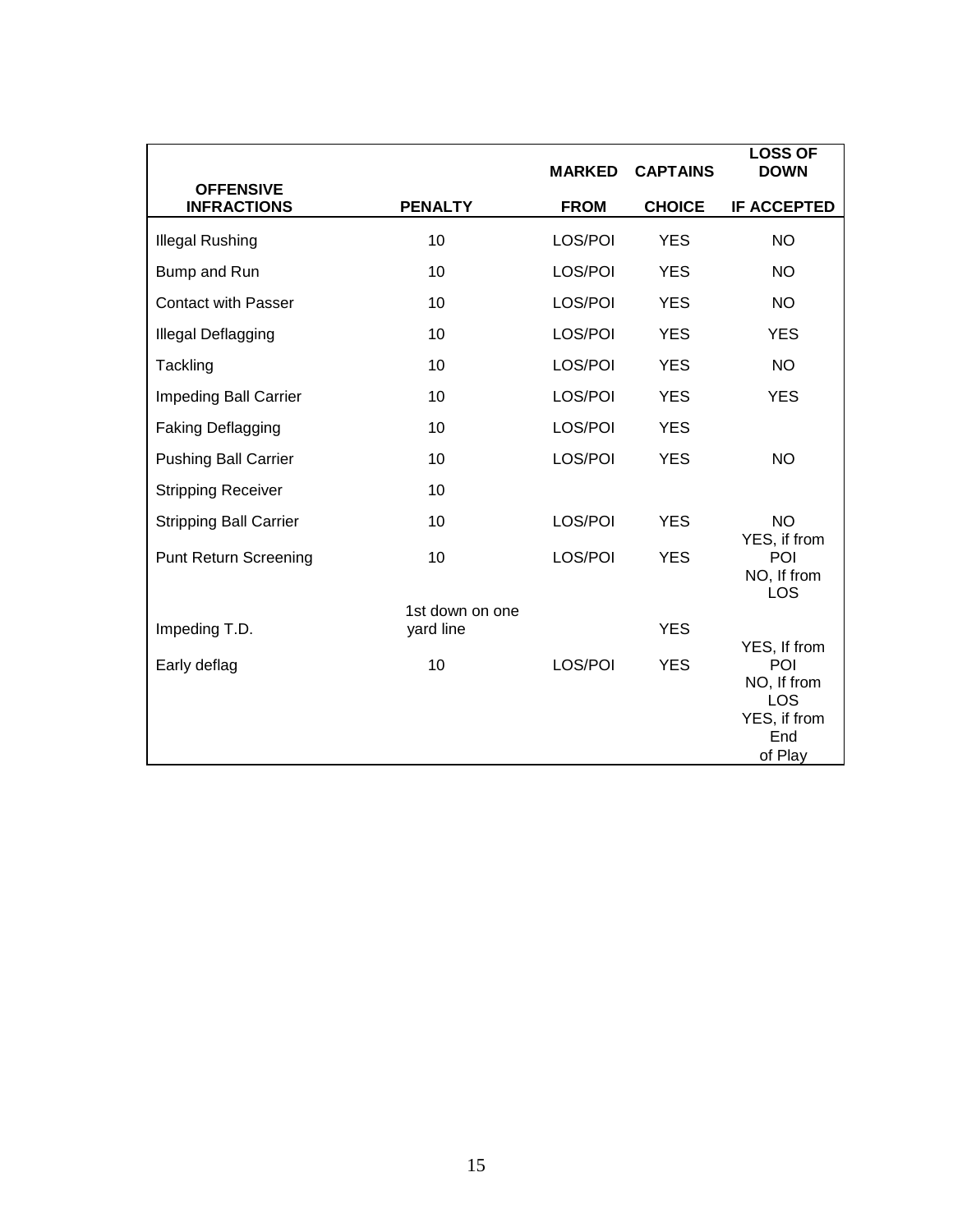| <b>GENERAL INFRACTIONS</b>                | <b>PENALTY</b> | <b>MARKED</b><br><b>FROM</b> | <b>CAPTAINS</b><br><b>CHOICE</b> |
|-------------------------------------------|----------------|------------------------------|----------------------------------|
| Improper Equipment                        | 10             | LOS/POI                      | <b>YES</b>                       |
| Kneeing, Fisting, Kicking                 | 15             | LOS/POI                      | <b>YES</b>                       |
| Abusive Language                          | 10             | LOS/POI                      | <b>YES</b>                       |
| <b>Touching Opponents Head</b>            | 10             | LOS/POI                      | <b>YES</b>                       |
| Unsportsmanlike conduct                   | 10             | LOS/POI                      | <b>YES</b>                       |
| <b>Failure to Police Sideline</b>         | 10             | <b>LOS</b>                   | <b>YES</b>                       |
| Avoidable Contact                         | 10             | LOS/POI                      | <b>YES</b>                       |
| *Playing field Ejection                   | 15             | LOS/POI                      | <b>YES</b>                       |
| Delay of Game                             | 5              | LOS/POI                      | <b>YES</b>                       |
| Illegal Advancement of Football           | 5              | LOS/POI                      | <b>YES</b>                       |
| <b>Excessive Contact</b>                  | 15             | LOS/POI                      | <b>YES</b>                       |
| Illegal Use of Head, Arms, Hands and Legs | 10             | LOS/POI                      | <b>YES</b>                       |
| Flag or Belt Improperly Positioned        | 10             | LOS/POI                      | <b>YES</b>                       |
| Flag Improperly Altered or Attached       | 15             | LOS/POI                      | <b>YES</b>                       |
| Spiking Ball                              | 5              | LOS                          | <b>YES</b>                       |
| Encroachment                              | 5              | LOS/POI                      | <b>YES</b>                       |

COMMENT: **Quick Whistle** - Offense has choice of ball at point blown dead with loss of down or run play over.